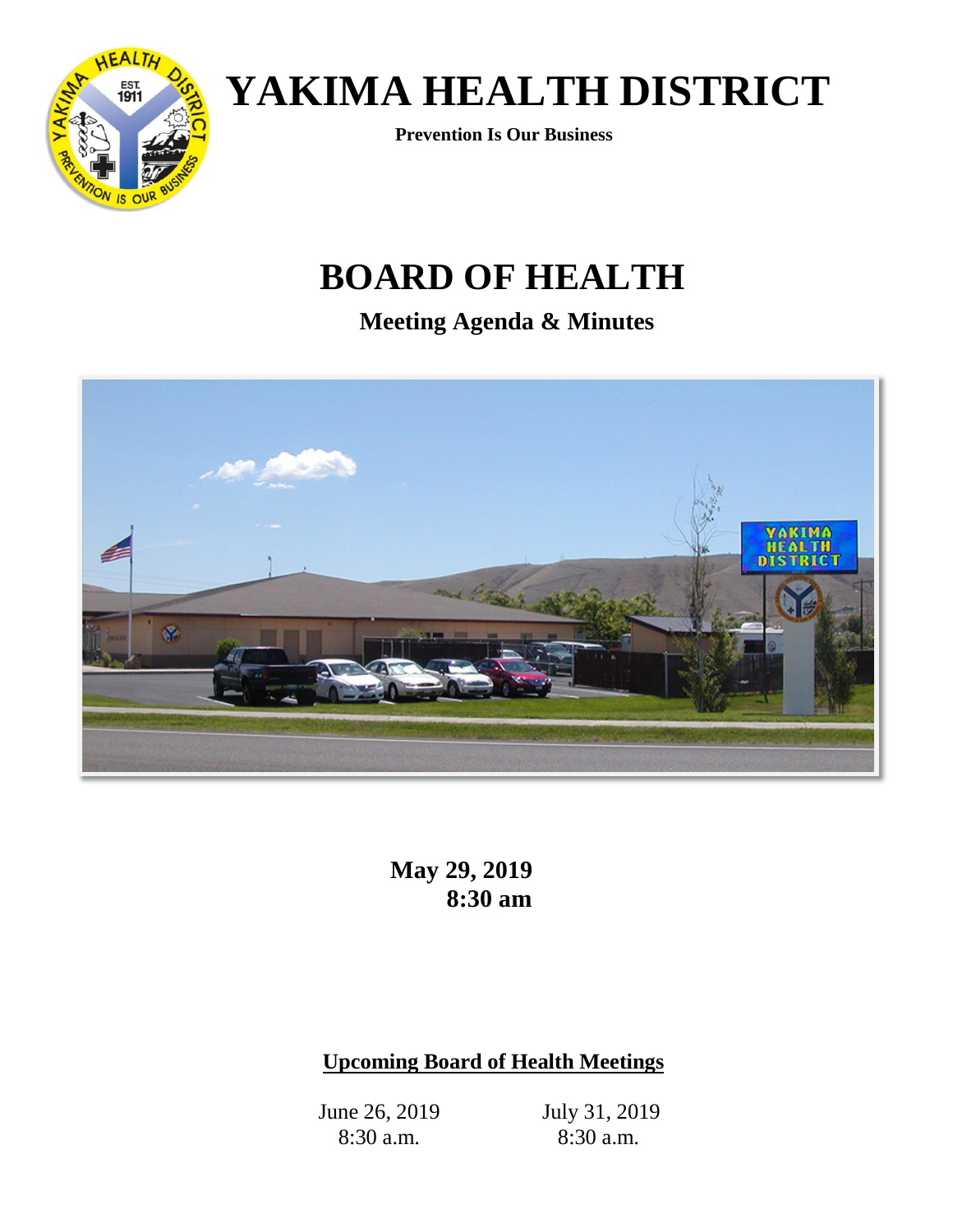

**Prevention Is Our Business**

## **Board of Health Agenda**

**Wednesday, May 29, 2019**

- 1. **Call meeting to order:** 8:30a.m.
- 2. **Introductions of guest/staff**
- 3. **Audience Participation**
- 4. **Consent Agenda- Motion** to approve all items listed with an asterisk **(\*)** are considered routine by the Health Board and will be enacted by one motion. There will be no separate discussion of these items unless a Board Member requests, in which event the item will be removed from the Consent Agenda and considered in its normal sequence on the agenda.

**\*** April 24, 2019 Yakima Health District (YHD) Board of Health minutes

**\*** Payment of accounts payable and payroll issued in April in the amount of \$558,023.01

5. **YHD Spotlight**- Harm Reduction in Yakima County - by Melissa Sixberry, Director of Disease Control

#### 6. **Board Business:** André Fresco

- **a. Foundational Public Health Services (FPHS) Strategic Goal:** *Improved Efficiency & Effectiveness;* **Board Input:** *Board Awareness*
- b. **Kresge Innovation Grant Strategic Goal:** *Increased Community Partnerships;* **Board Input:** *Board Awareness*
- c. **Board Status of Dr. Kay Funk Strategic Goal:** *Improved Efficiency & Effectiveness;* **Board Input:** *Board Decision*
- 7. **Financial Report:** Chase Porter April 2019 (**pages 7-13**) **Motion:** to approve the Financial Report for the month of April 2019

#### **Department Reports**

- 8. Chief Operating Officer: Ryan Ibach
- 9. Health Officer: Dr. Teresa Everson
- 10. Disease Control: Melissa Sixberry
- 11. Environmental Health: Holly Myers
- 12. Public Health Partnerships: Lilian Bravo
- 13. Other Business
- 14. Adjourn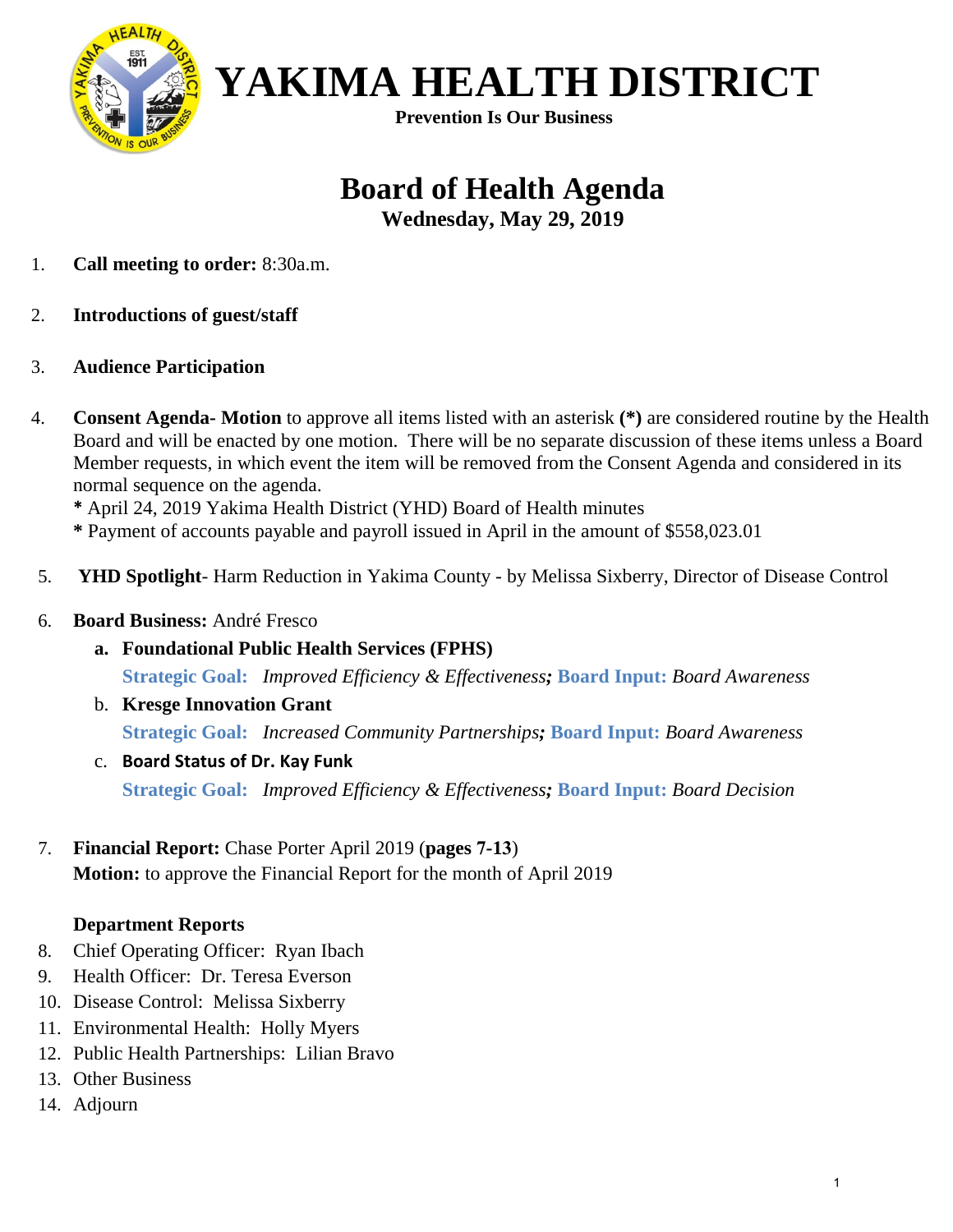

Prevention Is Our Business

### **Board of Health Minutes**

April 24, 2019

1. Meeting called to order by Vice Chair, Ron Anderson, at 8:30 a.m.

### **PRESENT**

#### **ABSENT**

 Norm Childress, Commissioner Barbara Harrer, City Representative Renee Bouchey, Citizen Member Ron Anderson, Commissioner

 Gail Weaver, Citizen Member, Board Chair Mike Leita, Commissioner Dr. Kay Funk, City Representative

#### **Yakima Health District (YHD) STAFF**

Lilian Bravo Dr. Teresa Everson Andre Fresco Ryan Ibach Chase Porter Melissa Sixberry Laura Garcia

 **GUESTS AND PRESS** Jim Curtice – Yakima County Coroner

#### 2. **WELCOME AND INTRODUCTIONS -** None

#### 3. **AUDIENCE PARTICIPATION -** None

| 4. CONSENT AGENDA: MOTION Ron Anderson                | MOVE TO APPROVE: Renee Bouchey |
|-------------------------------------------------------|--------------------------------|
| entertained a motion to approve the April 2019 Yakima | <b>SECOND:</b> Norm Childress  |
| Health District Consent Agenda.                       | $\checkmark$ Approved          |
|                                                       | $\Box$ Declined                |
|                                                       | $\Box$ Amend                   |

#### **The following items were adopted upon approval of the consent agenda:**

- March 27, 2019 Yakima Health District Board of Health Minutes
- Approval of accounts payable and payroll issued in March 2019 in the amount of \$468,094.73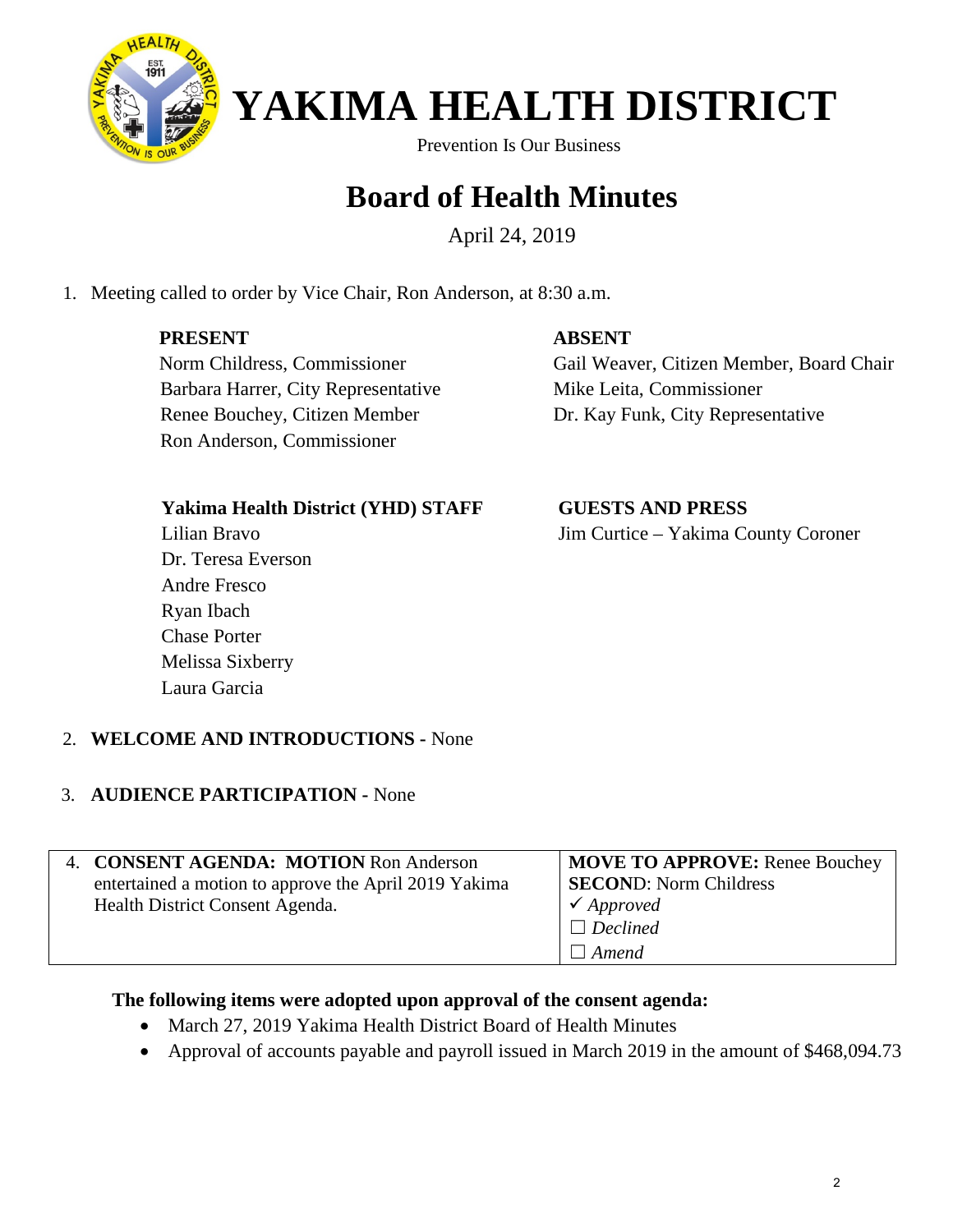

Prevention Is Our Business

5. **[YHD SPOTLIGHT-](http://yakimacounty.us/DocumentCenter/View/19315/Spotlight-YHD-2018-Accomplishments-and-2019-Goals)** YHD Partnerships - Presented by Lilian Bravo, Director of Public Health Partnerships. This presentation may be found on the Yakima Health District (YHD) Board of Health [webpage.](https://yakimacounty.us/1195/Board-of-Health)

#### 6. **BOARD BUSINESS:** Andre Fresco, Yakima Health District (YHD) Executive Director

#### a. **Board Status of Dr. Kay Funk**

**Strategic Goal:** *Improved Efficiency & Effectiveness;* **Board Input:** *Board Awareness* The Yakima City Council censured Dr. Kay Funk which pulls her from her responsibility of being a representative on Boards and committees for 6 months. There are no alternates for BOH members. The following options that were mentioned to fill the void, which will be further discussed at the next BOH meeting, were, 1.) Do not fill the position and leave vacant for the 6 months. 2.) Consider other possible representatives and go through the selection process. 3.) Fill the position on a temporary basis.

#### b. **Point-of-Sale Systems for YHD**

**Strategic Goal:** *Improved Efficiency & Effectiveness;* **Board Input:** *Board Awareness* YHD has 2 systems to collect money and would like to find one integrated system. The Accela system is used to collect Environmental Health fees and the Cayenta system is used to collect all other fees. Since the County and YHD are currently working on a new ERP financial system, which is taking up a lot of staff time, moving forward with a new point-ofsale system will be put on hold. However, YHD will move forward with a new credit card transaction system that aligns with the County credit card transaction system.

#### 7. **FINANCIAL REPORT**: Chase Porter January 2019 **(pages 7-13)**

#### **March 2019 Budget Summary**

The Health District had a gain in revenue of approximately \$57K for the month of March. Our year-todate excess revenue is \$111K.

#### **March 2019 Revenue and Expenditures**

- Annual budgeted revenues and expenditures are \$6.5M and \$6.6M, respectively.
- Year-to-date budgeted revenue and expenditures are both \$1.6M.
- Year-to-date actual revenue and expenditures are \$1.5M and \$1.4M, respectively.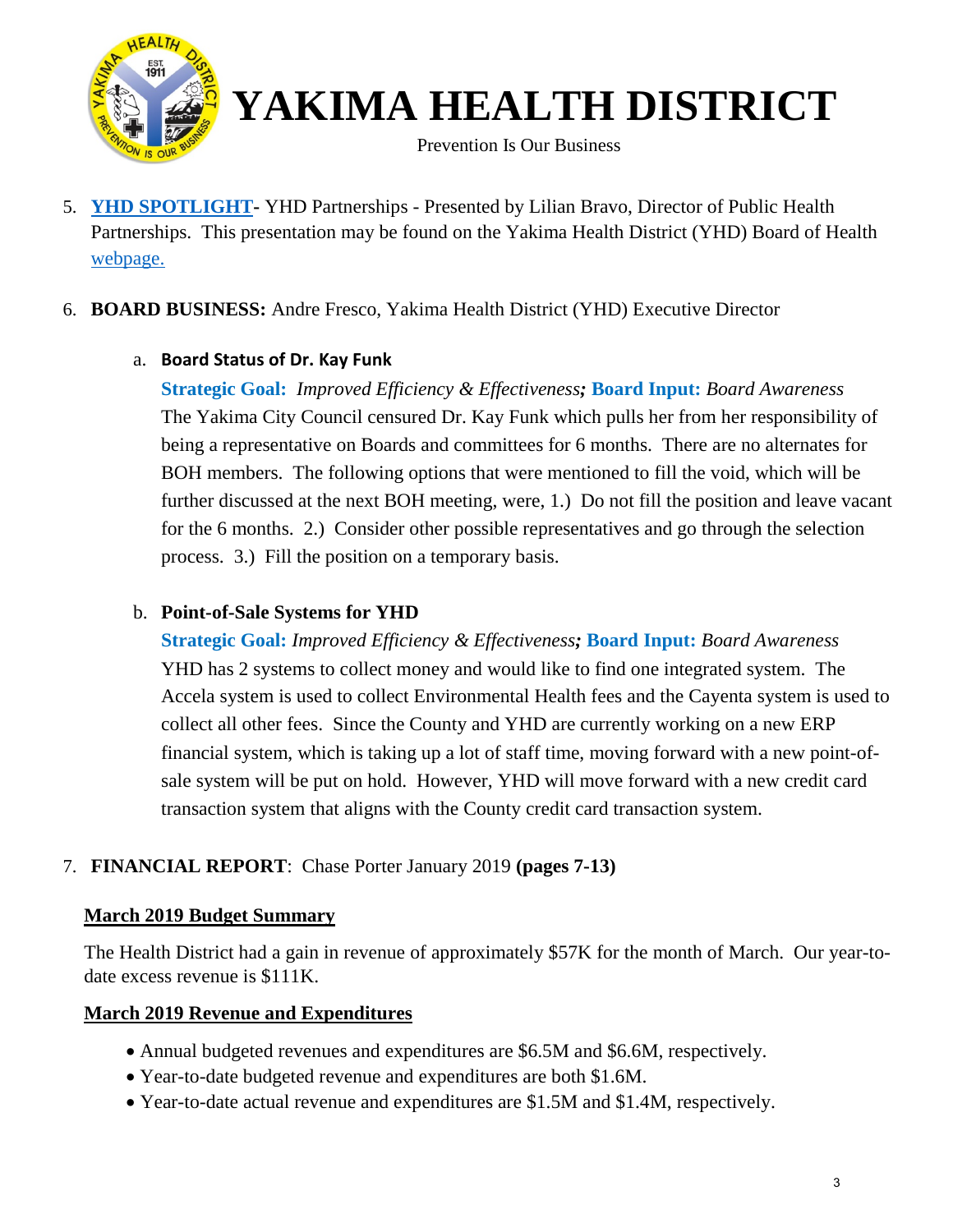

Prevention Is Our Business

#### **Program Updates** please see **(pages 11-12)**

There was a Federal Revenue gain due to additional BCCHP revenue. That program received additional funding of \$200K for cost reimbursement.

The On-Site Program (540) is historically down financially at the beginning of each year, but it does recover throughout the year.

The Wise Woman Program (450) is a new program at the Yakima Health District.

The Food Program (560) has seen an increase in FTE's through the first quarter and adjustments to employees' time will be made throughout the year.

| <b>MOTION:</b> Ron Anderson entertained a motion to<br>approve the financial report for the month of March 2019. | <b>MOVE TO APPROVE: Barbara Harrer</b><br><b>SECOND:</b> Norm Childress<br>$\checkmark$ Approved<br>$\Box$ Declined<br>$\Box$ Amend |
|------------------------------------------------------------------------------------------------------------------|-------------------------------------------------------------------------------------------------------------------------------------|
|------------------------------------------------------------------------------------------------------------------|-------------------------------------------------------------------------------------------------------------------------------------|

#### 9. **CHIEF OPERATING OFFICER:** Ryan Ibach

There are currently two job openings at YHD. Beth Snider has accepted an offer for the position of Environmental Health Specialist and her first day of employment at YHD will be on May 1<sup>st</sup>. Interviews for the Administrative Assistant position will be held later this week.

The kickoff for developing the new county ERP financial system will be next week. Ryan Ibach will be the YHD representative for the executive team and will be giving updates throughout the 15-month process.

#### 10. **HEALTH OFFICER**: Dr. Teresa Everson

#### **Measles Outbreak**

73 total cases in Clark County and 74 total cases in the State. There were no deaths associated with this outbreak. There is an ongoing outbreak in New York where there are deaths. If there are no new cases before May  $4<sup>th</sup>$ , the measles outbreak in WA State will be officially over.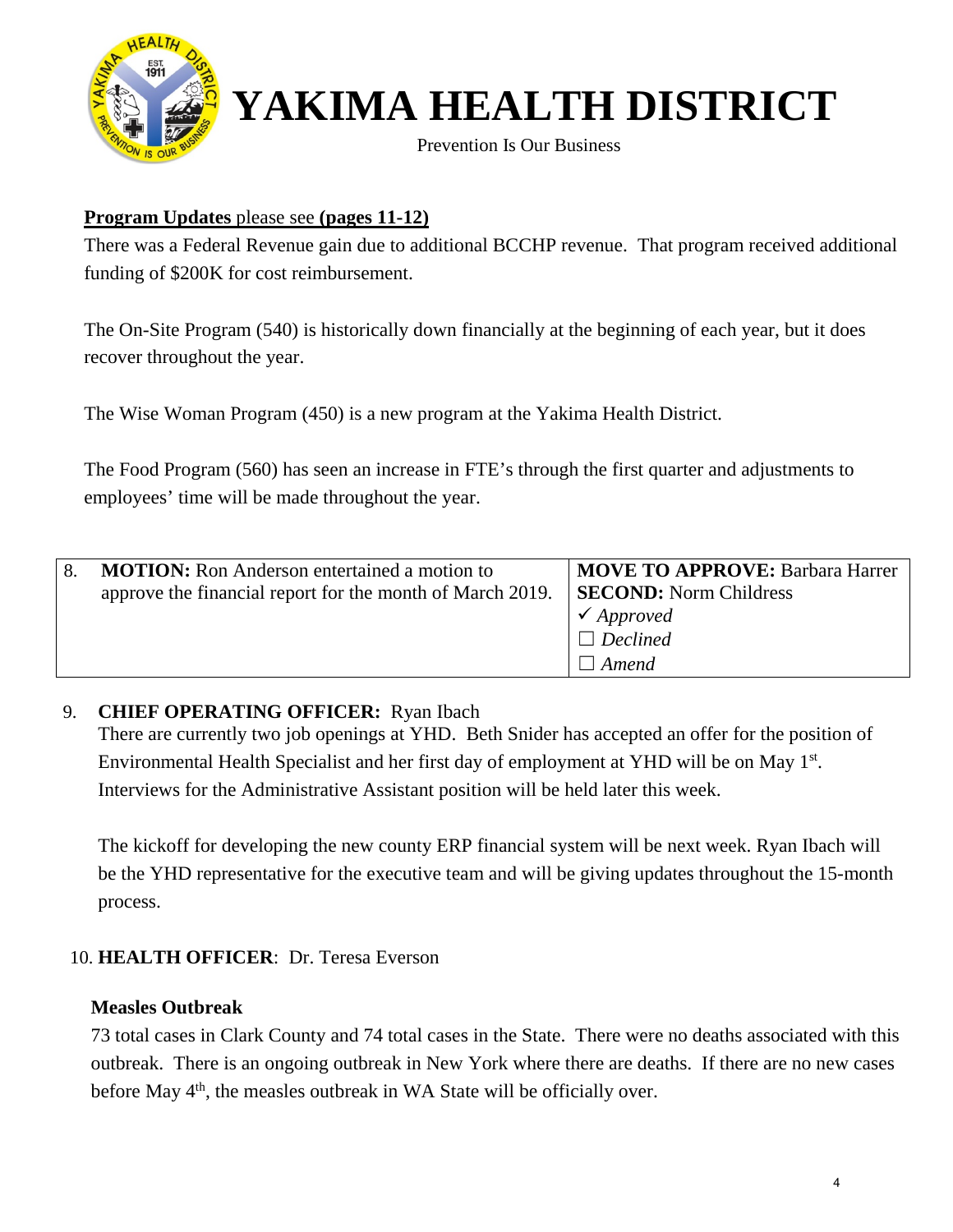

Prevention Is Our Business

#### **Flu**

There have been 187 deaths in WA State this year compared to 293 deaths last year. Flu season is winding down. This month, 0.9% of clinical visits have been flu related compared to 4.4% last month.

#### **Wildfire Smoke**

Will be working with schools, campgrounds, fairs, and other event coordinators to offer advice and guidance on event and activity closures.

#### 11. **DISEASE CONTROL**: Melissa Sixberry

#### **Tuberculosis**

Will soon be using electronic Direct Observed Therapy (eDOT) with TB clients. This will eliminate staff having to go to the client every day which will save resources and increase patient adherence.

#### **Needle Exchange**

 Received a grant to modify the motorhome to make it more of an ideal exam room. The grant was also used to get new tires for the motorhome.

#### **Drug Overdoses**

Working with the Coroner's office to get more accurate numbers of drug overdoses in Yakima County.

#### **HIV**

Partnered with Heritage University for a National Youth HIV Awareness Day event. 41 people were tested at this event.

#### 12. **ENVIRONMENTAL HEALTH (EH):** Ryan Ibach

#### **Wildfire Smoke**

YHD is working with multiple agencies to create a community plan that can be used by all local health jurisdictions, throughout the State, with the goal of having consistent messaging and resources available. Distributed information to the Board detailing the background and purpose of the Wildfire Smoke Impacts Advisory Group.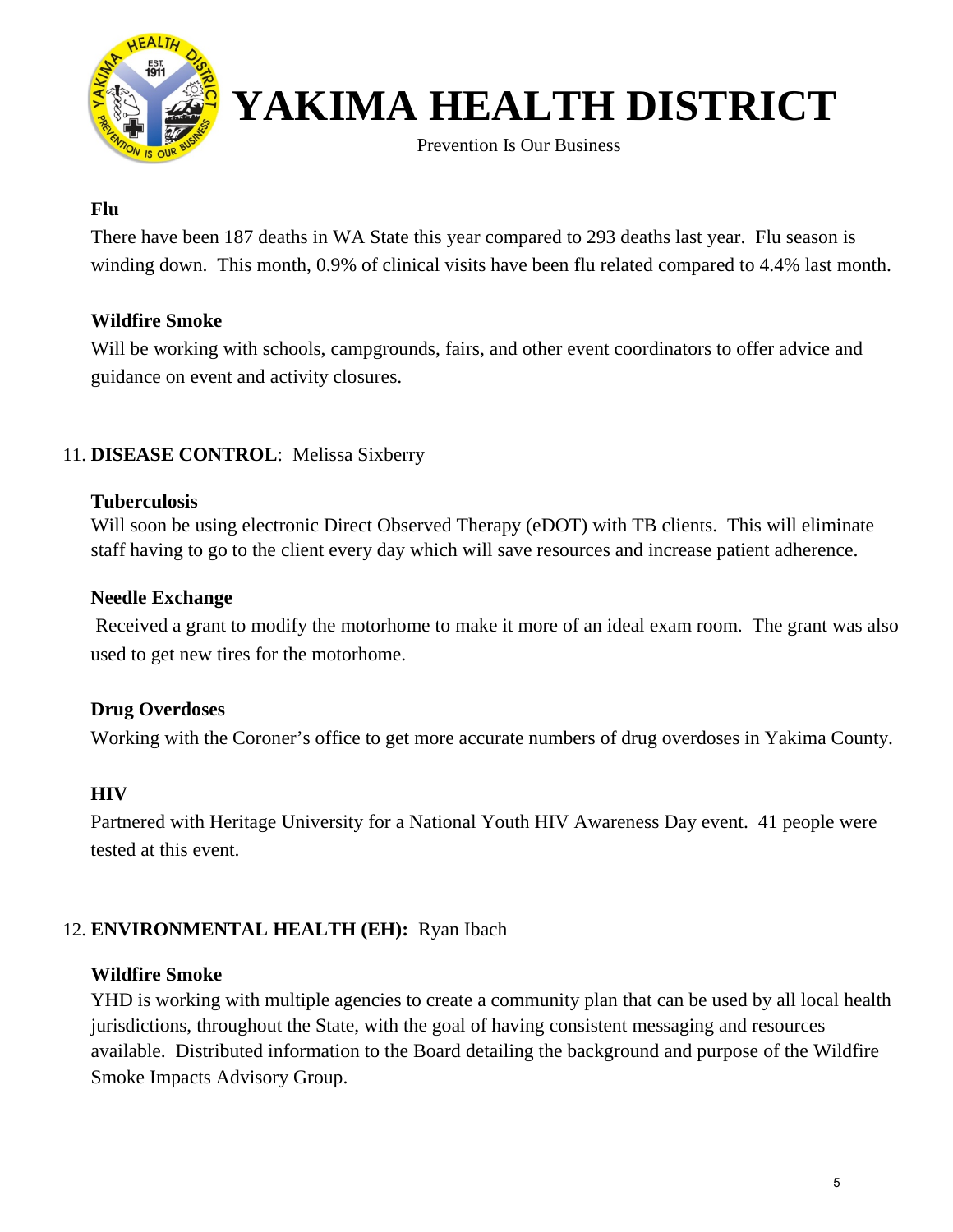

Prevention Is Our Business

#### **Food and Drug Administration (FDA) Training**

Holly and an EH Specialist are attending a training in Denver to learn about FDA assessments and verifications.

#### **Statewide Environmental Health Conference**

Will be held at the Yakima Convention Center on May 6-8. Approximately 250 people are expected to attend the conference.

#### 13. **PUBLIC HEALTH PARTNERSHIPS:** Lilian Bravo

#### **Wise Woman Program**

YHD was selected to pilot a new program. YHD received funding for this program to serve low income women between the ages of 40-64. This program will fully fund screening services for diabetes and cardiovascular tests as well as behavioral programs such as Weight Watchers and the Diabetes Prevention Programs.

#### **Prescription Take Back Day**

YHD is partnering with Safe Yakima Youth, Yakima Police Department and other organization to host this community event on April  $27<sup>th</sup>$ . There will be three different locations across Yakima where people can take unused prescriptions to be properly disposed of. In addition, Astria Sunnyside received their medication takeback box and plans to do an event to introduce the program to the community. YHD will continue to work on adding more boxes throughout the County.

#### **Safe Firearms**

YHD is partnering with Seattle Children's Hospital and Coastal Farm & Ranch for an event to offer free firearm lockboxes and gun trigger locks. This event will be taking place on May  $18<sup>th</sup>$ .

#### **Developmental Disability Program**

YHD partnered with ESD 105, Developmental Disabilities Administration (DDA), and the Division of Vocational Rehabilitation (DVR) to host a community event on April  $11<sup>th</sup>$ . The 30 families that attended heard from DDA and DVR about important information for public benefits planning for their children.

| 14. MOTION: Ron Anderson entertained a motion to adjourn   MOVE TO APPROVE: Norm Childress |                               |
|--------------------------------------------------------------------------------------------|-------------------------------|
| the meeting at 9:31a.m.                                                                    | <b>SECOND: Barbara Harrer</b> |
|                                                                                            | $\checkmark$ Approved         |
|                                                                                            | $\Box$ Declined               |
|                                                                                            | Amend                         |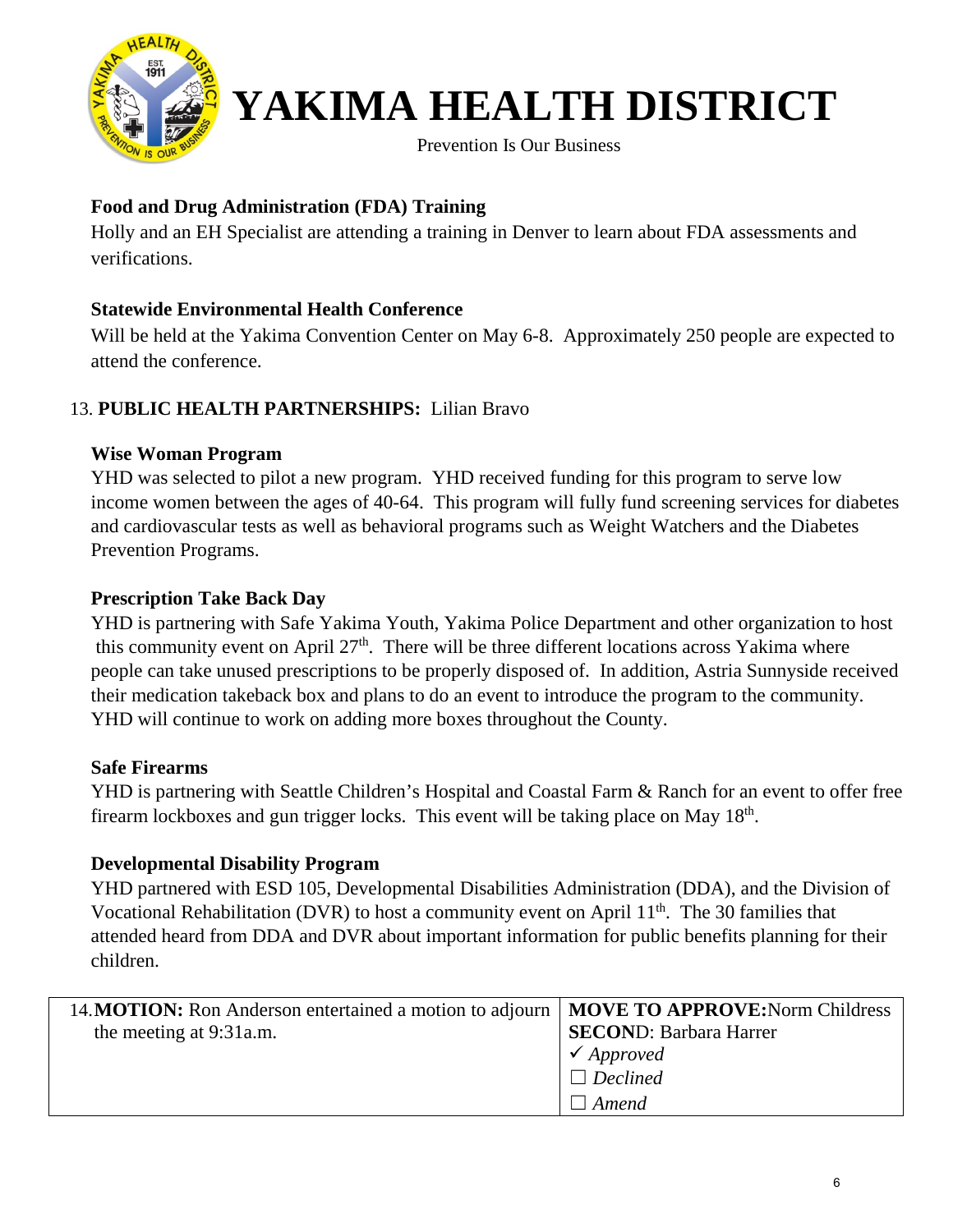#### **YAKIMA HEALTH DISTRICT BOARD OF HEALTH VOUCHERS APPROVAL**

The following vouchers/warrants are approved for payment:

| A/P Batch & Cash Voucher#       | <b>Amount</b> |              |
|---------------------------------|---------------|--------------|
| 4/15/2019 B#393137              | \$121,556.47  |              |
| 4/30/2019 B#393498              | \$238,524.47  |              |
|                                 |               |              |
| Indirect Costs-Yakima County    | \$2,142.67    |              |
| <b>GIS Fixed cost</b>           | \$574.83      |              |
| <b>Technology Services Cost</b> | \$13,010.75   |              |
| Inter-Fund 114222               | \$10.00       |              |
| Inter-Fund 114273               | \$305.23      |              |
| Inter-Fund 114298               | \$1,394.49    |              |
| Inter-Fund 114456               | \$878.11      |              |
| Total Claims & Warrants, above  |               | \$378,397.02 |
| Payroll Remittance to Key Bank  |               |              |
| B#114167                        | \$71,629.01   |              |
| 93938                           | \$154,293.93  |              |
| 94127                           | $-52,321.13$  |              |
| 94134                           | $-$44,175.82$ |              |
| 114175                          | \$200.00      |              |
| Total payroll paid this month   |               |              |
| <b>Total Payroll</b>            |               | \$179,625.99 |
| <b>TOTAL PAYMENTS</b>           |               | \$558,023.01 |

All of the above April expenditures are approved for payment in the amount of **\$558,023.01** this 29th day of May 2019.

**Board of Health Chair** 

**\_\_\_\_\_\_\_\_\_\_\_\_\_\_\_\_\_\_\_\_\_\_\_\_\_\_\_\_\_\_\_\_**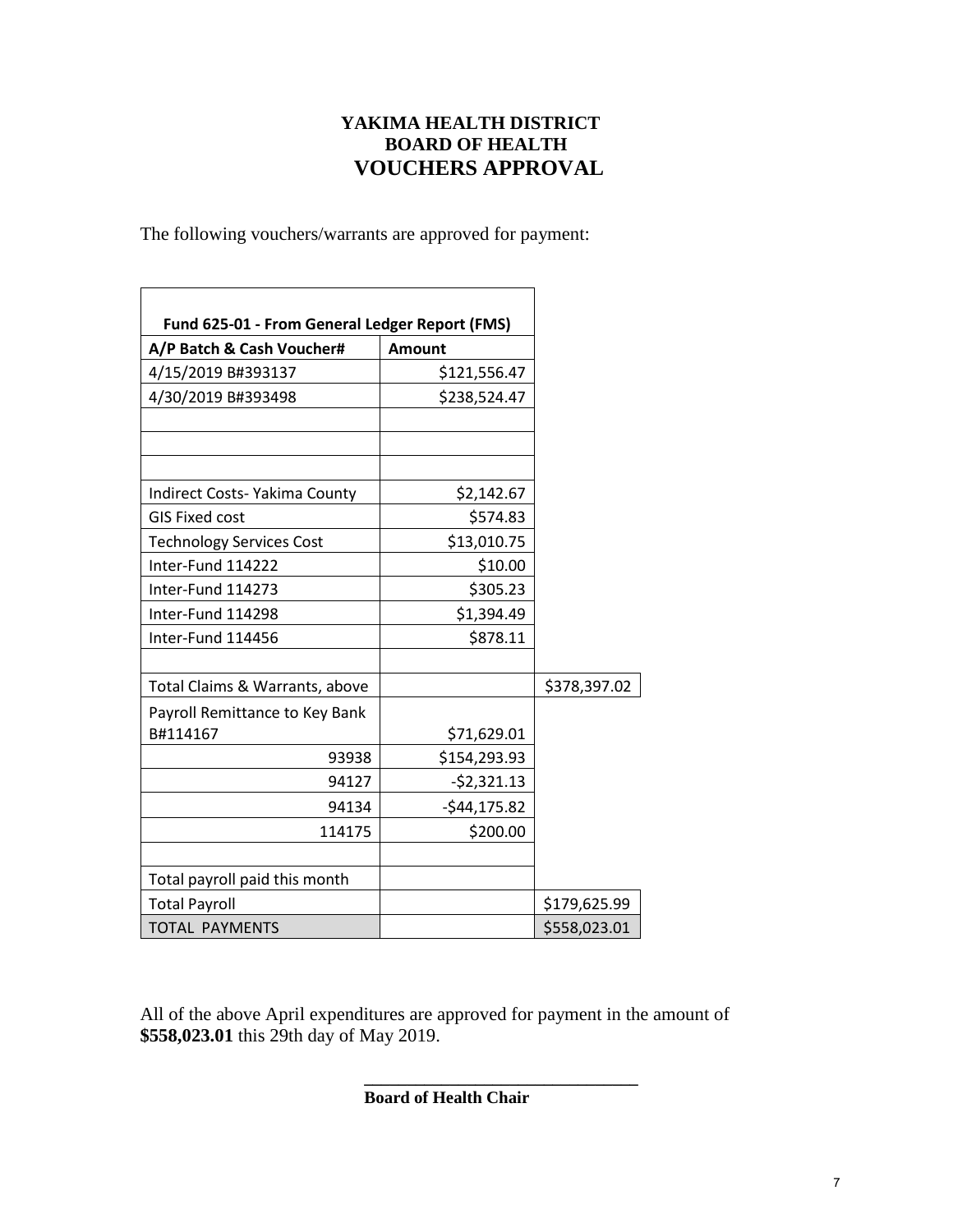

Yakima Health District 1210 Ahtanum Ridge Drive Union Gap, WA 98903 Phone  $(509)$  249-6549 Fax (509) 249-6649

#### **YAKIMA COUNTY HEALTH DISTRICT**

**For the month of April 2019**

### **REVIEW OF PRELIMINARY FINANCIAL STATEMENTS**

#### **33.33% OF THE BUDGET**

| Year to date: as of March 2019       | Net Income (Loss)        | 111,136 |
|--------------------------------------|--------------------------|---------|
| For the Month of April 2019- ACTUALS | <b>Net Income (Loss)</b> | 66,661  |
| subtotal                             |                          | 177,797 |
| Prior period adjustment              |                          | $\sim$  |
|                                      |                          |         |
| <b>April 2019</b>                    | <b>Net Income (Loss)</b> | 177,797 |

#### **Budget to Actual comparison- Year to date as of 4/30/2019**

|                                                  | Revenue                                  |        | <b>Expenditures</b>                          |          |
|--------------------------------------------------|------------------------------------------|--------|----------------------------------------------|----------|
| Fiscal Year 2019 Total Adopted Budget            | 6,469,128                                |        | 6,589,516                                    |          |
| <b>Allocated Budget YTD</b>                      | 2,156,376                                |        | 2,196,505                                    |          |
| Budget % to total adopted budget                 | 33.33%                                   |        | 33.33%                                       |          |
|                                                  |                                          |        |                                              |          |
| <b>Subtotals Actuals</b>                         | 2,079,431                                | 32.14% | 1,902,462                                    | 28.87%   |
| Actuals - Pass Thru Programs (Indirect Costs)    | 0                                        |        | (828)                                        | $-0.01%$ |
| <b>Total Actuals</b>                             | 2,079,431                                |        | 1,901,634                                    |          |
| Total actuals % to total adopted budget          | 32.14%                                   |        | 28.86%                                       |          |
|                                                  |                                          |        |                                              |          |
| Actual compared to total adopted budget          | (4,389,697)                              |        | (4,687,882)                                  |          |
| <b>Actual compared to allocated budget - YTD</b> | (76, 945)                                |        | (294, 870)                                   |          |
| As of April 30, 2019                             | Actual Revenue is<br>less than budget by |        | Actual Expenditure is<br>less than budget by |          |
|                                                  | this amount                              |        | this amount                                  |          |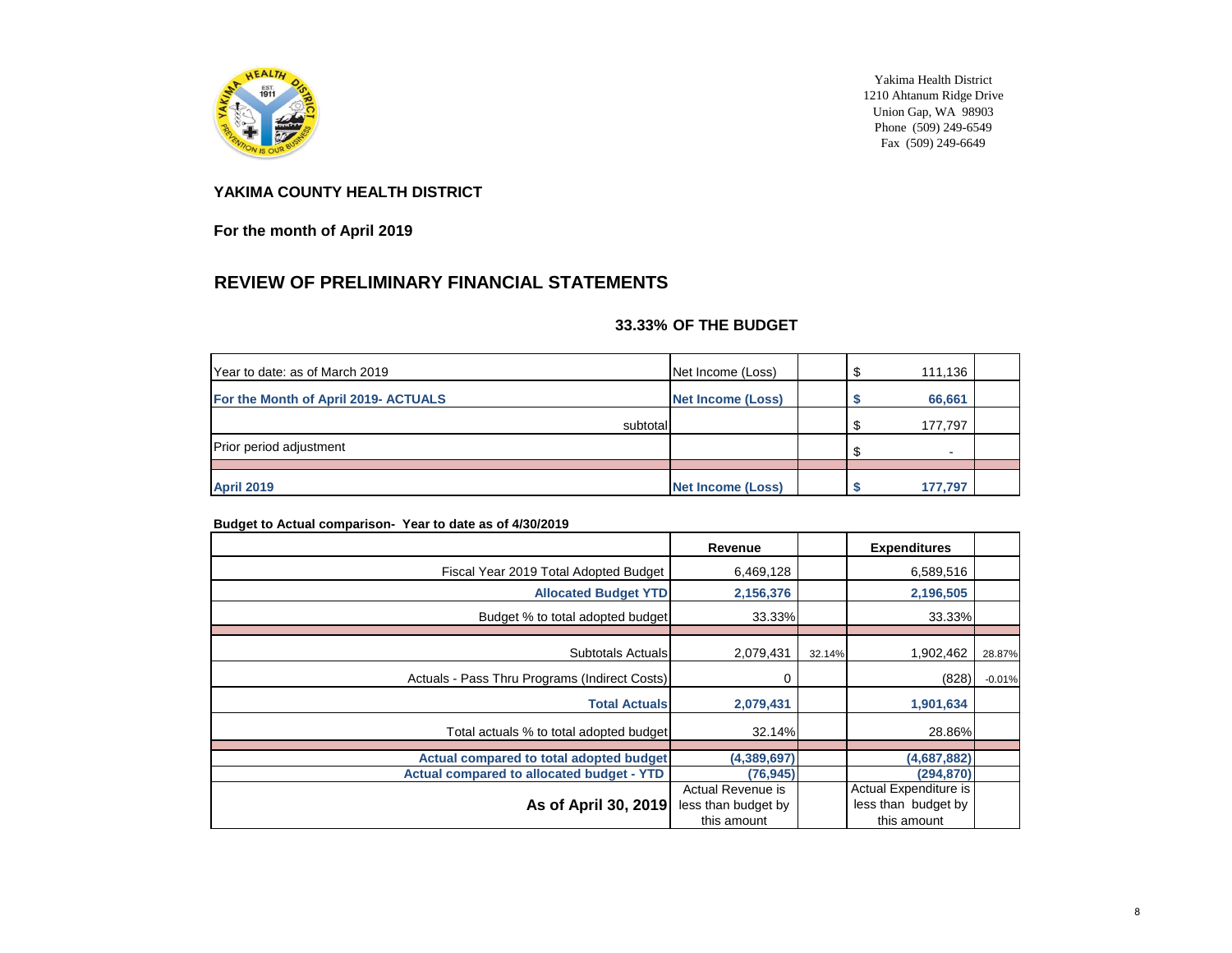

### **Yakima Health District**

**Income Statement April 2019**

| LE BO<br><b>April 2019</b>              |               | <b>Monthly</b> |                   |               | <b>Year-to-Date</b> | Year-End          |             |           |  |
|-----------------------------------------|---------------|----------------|-------------------|---------------|---------------------|-------------------|-------------|-----------|--|
|                                         |               |                |                   |               |                     |                   |             | 8 Mo's    |  |
|                                         | <b>Actual</b> | <b>Budget</b>  | <b>Difference</b> | <b>Actual</b> | <b>Budget</b>       | <b>Difference</b> | 2019 Budget | Remaining |  |
| Revenue                                 |               |                |                   |               |                     |                   |             |           |  |
| <b>Public Health Funding</b>            | 87,707        | 87,707         | (0)               | 350,827       | 350,827             | (0)               | 1,052,482   | 701,655   |  |
| <b>Foundational Public Health</b>       |               | 11,577         | (11, 577)         |               | 46,308              | (46, 308)         | 138,923     | 138,923   |  |
| Federal                                 | 92,124        | 69,529         | 22,595            | 325,321       | 278,117             | 47,204            | 834,350     | 509,029   |  |
| State                                   | 31,852        | 24,586         | 7,266             | 104,686       | 98,345              | 6,341             | 295,034     | 190,348   |  |
| <b>Yakima County</b>                    | 12,500        | 12,500         |                   | 50,000        | 50,000              |                   | 150,000     | 100,000   |  |
| Fees, Permits Licensing                 | 130,288       | 105,221        | 25,067            | 421,299       | 420,884             | 415               | 1,262,651   | 841,352   |  |
| Developmental Disabilities              | 189,284       | 213,853        | (24, 569)         | 733,574       | 855,413             | (121, 838)        | 2,566,238   | 1,832,664 |  |
| Nongovernmental Contributions           |               | 10,371         | (10, 371)         | 7,050         | 41,483              | (34, 433)         | 124,450     | 117,400   |  |
| Investment Income                       | 12,778        | 3,750          | 9,028             | 86,243        | 15,000              | 71,243            | 45,000      | (41, 243) |  |
| Other                                   |               |                |                   | 432           |                     | 432               |             | (432)     |  |
| <b>Total Revenue</b>                    | 556,539       | 539,094        | 17,445            | 2,079,431     | 2,156,376           | (76, 945)         | 6,469,128   | 4,389,697 |  |
| <b>Expenses</b>                         |               |                |                   |               |                     |                   |             |           |  |
| Salaries & Wages                        | 151,973       | 163,162        | (11, 190)         | 636,533       | 652,649             | (16, 117)         | 1,957,950   | 1,321,417 |  |
| <b>Benefits-Direct</b>                  | 58,056        | 67,106         | (9,050)           | 239,243       | 268,422             | (29, 179)         | 805,266     | 566,023   |  |
| Payroll Expense                         | 210,028       | 230,268        | (20, 239)         | 875,776       | 921,071             | (45, 296)         | 2,763,216   | 1,887,440 |  |
| <b>Enhanced Program</b>                 | 2,827         | 25,000         | (22, 173)         | 6,024         | 100,000             | (93, 976)         | 300,000     | 293,976   |  |
| Advertising/Promotional                 | 1,592         | 1,354          | 238               | 1,592         | 5,417               | (3,824)           | 16,250      | 14,658    |  |
| <b>BOH Meeting Supplies</b>             | 8             | 83             | (75)              | 77            | 333                 | (257)             | 1,000       | 923       |  |
| <b>Computer Expense</b>                 |               | 763            | (763)             | 1,155         | 3,053               | (1,898)           | 9,158       | 8,003     |  |
| Copies & Printing                       | 1,000         | 1,625          | (625)             | 11,069        | 6,500               | 4,569             | 19,500      | 8,431     |  |
| <b>Employee Recognition</b>             | 18            | 53             | (35)              | 152           | 210                 | (58)              | 630         | 478       |  |
| <b>Janitorial Services</b>              | 2,035         | 2,583          | (548)             | 9,435         | 10,333              | (898)             | 31,000      | 21,565    |  |
| <b>Janitorial Supplies</b>              | 189           | 267            | (78)              | 837           | 1,067               | (229)             | 3,200       | 2,363     |  |
| <b>Membership Dues</b>                  | 342           | 1,282          | (940)             | 13,337        | 5,128               | 8,209             | 15,385      | 2,048     |  |
| <b>Office Supplies</b>                  | 148           | 1,150          | (1,002)           | 1,333         | 4,600               | (3, 267)          | 13,800      | 12,467    |  |
| <b>Operating Supplies</b>               | 1,210         | 1,564          | (354)             | 3,983         | 6,256               | (2, 273)          | 18,767      | 14,784    |  |
| Postage                                 | 691           | 958            | (267)             | 2,500         | 3,833               | (1, 333)          | 11,500      | 9,000     |  |
| Telephone                               | 2,410         | 2,356          | 53                | 9,771         | 9,425               | 346               | 28,275      | 18,504    |  |
| Professional Services - Accounting      |               | 1,667          | (1,667)           | 2,883         | 6,667               | (3,784)           | 20,000      | 17,117    |  |
| Professional Services - County Indirect | 2,143         | 1,276          | 866               | 8,571         | 5,105               | 3,466             | 15,315      | 6,744     |  |
| Professional Services - Health Officer  | 4,551         | 6,667          | (2, 116)          | 16,483        | 26,667              | (10, 183)         | 80,000      | 63,517    |  |
| Professional Services - Legal           | 4,520         | 1,246          | 3,274             | 5,800         | 4,983               | 817               | 14,950      | 9,150     |  |
| Professional Services - Technology      | 13,011        | 13,118         | (107)             | 52,621        | 52,471              | 150               | 157,412     | 104,792   |  |
| Professional Services - Other           | 1,448         | 8,047          | (6, 599)          | 18,086        | 32,186              | (14, 100)         | 96,558      | 78,472    |  |
| Provider Serv-Medical (Fed)             | 32,586        | 16,663         | 15,923            | 90,167        | 66,653              | 23,514            | 199,960     | 109,793   |  |
| Provider Serv-Medical (State)           | 7,707         | 8,837          | (1, 129)          | 24,943        | 35,347              | (10, 404)         | 106,040     | 81,097    |  |
| Provider Services - DD                  | 172,603       | 188,730        | (16, 127)         | 662,635       | 754,920             | (92, 285)         | 2,264,761   | 1,602,126 |  |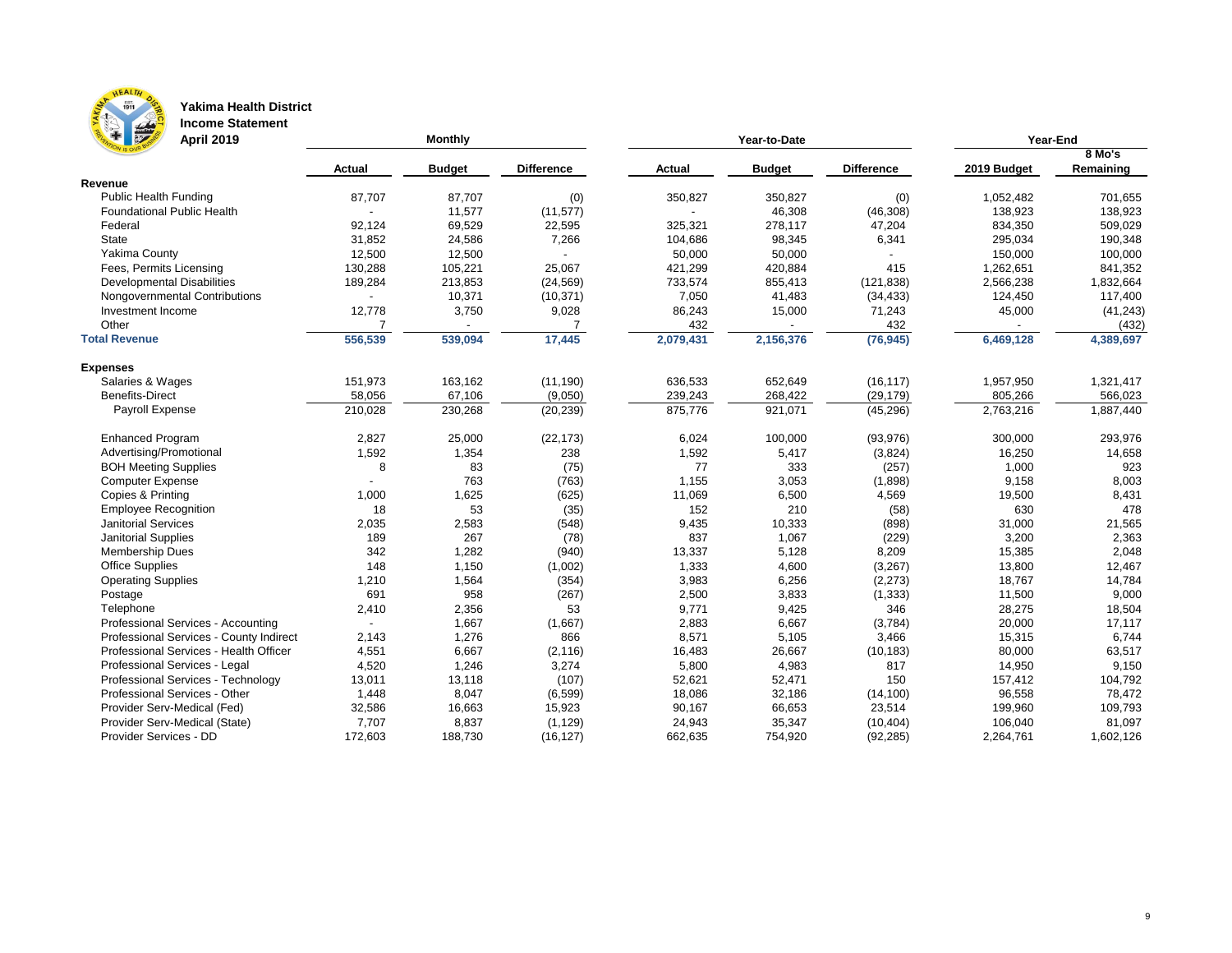

### **Yakima Health District**

**Income Statement**

| THE REAL<br><b>April 2019</b>        |               | Monthly       |                   |               | Year-to-Date  | Year-End          |             |            |
|--------------------------------------|---------------|---------------|-------------------|---------------|---------------|-------------------|-------------|------------|
|                                      |               |               |                   |               |               |                   |             | 8 Mo's     |
|                                      | <b>Actual</b> | <b>Budget</b> | <b>Difference</b> | <b>Actual</b> | <b>Budget</b> | <b>Difference</b> | 2019 Budget | Remaining  |
| <b>Expenses (Cont.)</b>              |               |               |                   |               |               |                   |             |            |
| <b>Contracted Services</b>           | 1,968         | 4,117         | (2, 149)          | 3,667         | 16,467        | (12,800)          | 49,400      | 45,733     |
| <b>Temp Worker</b>                   |               | 208           | (208)             |               | 833           | (833)             | 2,500       | 2,500      |
| <b>Client's Related Expenses</b>     |               | 42            | (42)              | 222           | 167           | 56                | 500         | 278        |
| <b>Interpreting Services</b>         |               | 38            | (38)              |               | 150           | (150)             | 450         | 450        |
| Laboratory & Pharmacy Supplies       | 1,400         | 496           | 904               | 2,516         | 1,983         | 532               | 5,950       | 3,434      |
| <b>Bank Fees</b>                     |               | 92            | (92)              |               | 367           | (367)             | 1,100       | 1,100      |
| Fuel                                 | 1,543         | 1,517         | 27                | 3,924         | 6,067         | (2, 143)          | 18,201      | 14,277     |
| Insurance                            | 3,378         | 3,378         | (0)               | 13,513        | 13,513        | (0)               | 40,538      | 27,025     |
| Miscellaneous                        | 2,054         | 333           | 1,720             | 2,362         | 1,333         | 1,029             | 4,000       | 1,638      |
| <b>Operating Rental &amp; Leases</b> | 5,296         | 6,765         | (1, 469)          | 25,764        | 27,059        | (1, 295)          | 81,177      | 55,413     |
| <b>Rent Storage</b>                  | 219           | 209           | 10                | 876           | 836           | 40                | 2,509       | 1,633      |
| Repair & Maintenance (Car/Bldg.)     | 9,726         | 1,498         | 8,228             | 14,706        | 5,992         | 8,714             | 17,975      | 3,269      |
| Small Tools & Equip/Asset Repl.      |               | 535           | (535)             | 4,570         | 2,142         | 2,428             | 6,425       | 1,855      |
| Training                             | 1,669         | 4,751         | (3,081)           | 5,621         | 19,003        | (13, 382)         | 57,010      | 51,389     |
| Travel                               | 6,541         | 14,268        | (7, 726)          | 26,168        | 57,070        | (30, 902)         | 171,210     | 145,042    |
| <b>Utilities</b>                     | 1,585         | 2,089         | (504)             | 7,327         | 8,357         | (1,030)           | 25,070      | 17,743     |
| Close Out Indirect Program           | (5,296)       | (5,968)       | 672               | (25, 764)     | (23, 872)     | (1,892)           | (71, 616)   | (45, 852)  |
| Less Pass-Through Expenses           | (1, 274)      | (797)         | (477)             | (3,069)       | (3, 187)      | 118               | (9, 560)    | (6, 491)   |
| <b>Total Expenses</b>                | 489,878       | 549,126       | (59, 248)         | 1,901,634     | 2,196,505     | (294, 870)        | 6,589,516   | 4,687,882  |
| <b>Excess/(Loss on) Revenue</b>      | 66,661        | (10, 032)     | 76,693            | 177,797       | (40, 129)     | 217,926           | (120, 388)  | (298, 185) |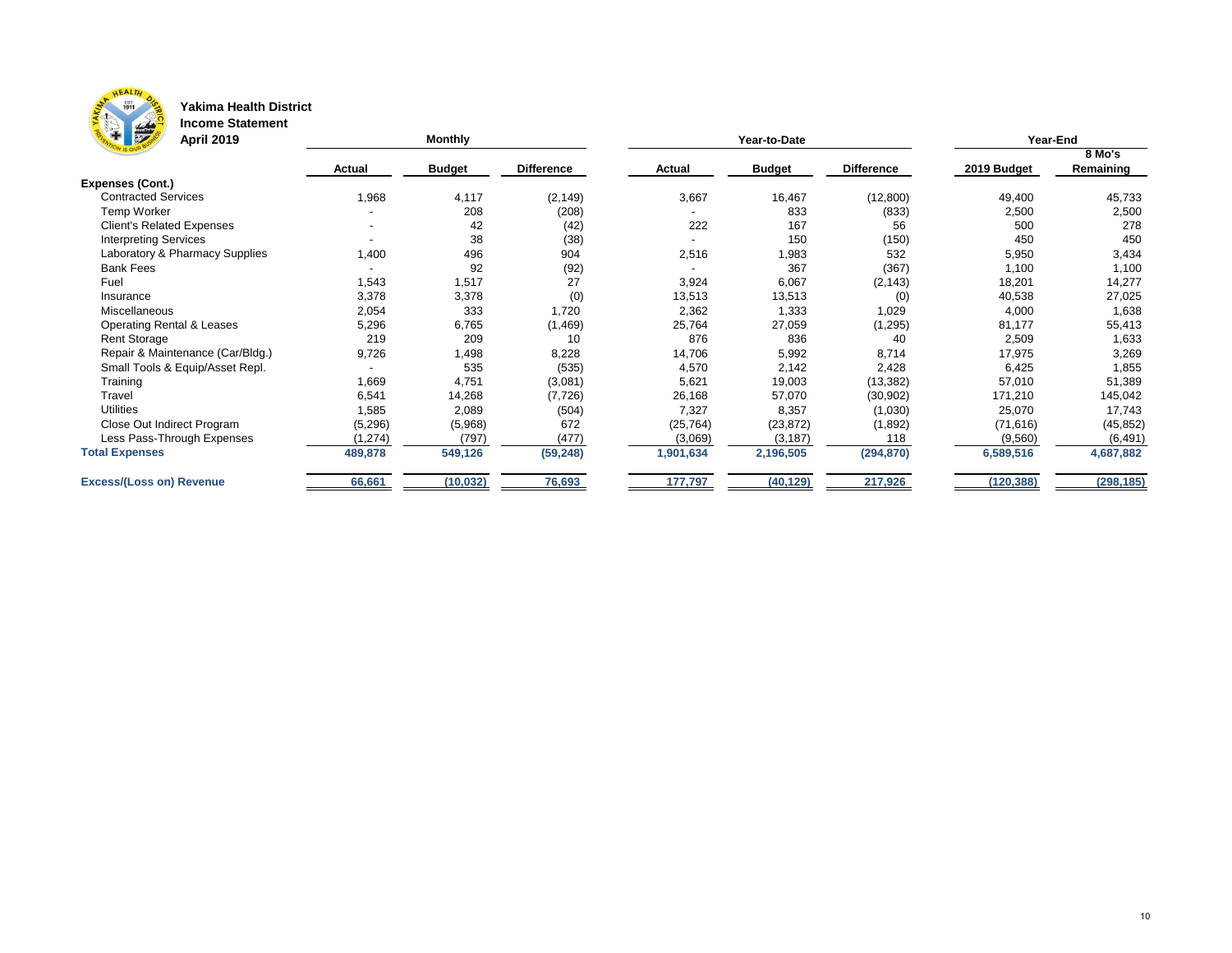### **YAKIMA HEALTH DISTRICT** Preliminary Monthly Financial Summary by Program for April 2019<br>**Pudget Revised Accepts to the Capric Control** of the Capricial Summary of the Capric Capric Capricial Summary o<br>Budget XTD Persontage of 23,232%

|                    | <b>Budget YTD Percentage</b>                                   | 33.33%          |                               |                 | 32.14%          | 28.85%                      |                 | 6,469,128       | 6,589,516 Original<br>33.33% |                 |                                           |                                                    |                                     |                                                      |                              |
|--------------------|----------------------------------------------------------------|-----------------|-------------------------------|-----------------|-----------------|-----------------------------|-----------------|-----------------|------------------------------|-----------------|-------------------------------------------|----------------------------------------------------|-------------------------------------|------------------------------------------------------|------------------------------|
|                    |                                                                |                 |                               |                 |                 |                             |                 | 33.33%          |                              |                 |                                           |                                                    |                                     |                                                      |                              |
|                    |                                                                |                 | <b>Actual - Current Month</b> |                 |                 | Actual - Year to Date (YTD) |                 |                 | Budget - Year To Date (YTD)  |                 | <b>Budget Variance</b><br>from YTD actual | Year to date                                       | Year to date                        | Admin &<br>Support                                   |                              |
|                    |                                                                |                 |                               |                 |                 |                             |                 |                 |                              |                 |                                           |                                                    |                                     | Programs                                             |                              |
| Prog<br><u>No.</u> | <b>Program Description</b>                                     | <u>Revenue</u>  | <b>Expense</b>                | $Net$           | Revenue         | Expense                     | $Net$           | Revenue         | <b>Expense</b>               | <u>Net</u>      | Amount (Over) or<br><b>Under Budget</b>   | <b>Actuals</b><br><u>(Expenses</u><br><u>only)</u> | <b>Budget</b><br>(Expenses<br>only) | <b>Amount</b><br>(Over) or<br>Under<br><b>Budget</b> | Comments                     |
|                    | 111 YHD Vehicles                                               |                 | (725)                         | 725             | $\sim$          | (1, 415)                    | 1,415           | $\blacksquare$  | $\sim$                       | $\blacksquare$  | 1,415                                     |                                                    |                                     |                                                      |                              |
|                    | 100 Administrator & Health Officer                             | 12,778          | (10)                          | 12,788          | 86,243          | $\overline{0}$              | 86,243          | 15,000          | <b>Contract</b>              | 15,000          | 71,243                                    | 126,701                                            | 128,065                             |                                                      | 1,364 Gain on Inv. Interest  |
|                    | 110 Information Systems                                        |                 | 3,049                         | (3,049)         |                 | 14,792                      | (14, 792)       |                 |                              | ÷               | (14, 792)                                 |                                                    | 24,835                              |                                                      | 24,835 FPHS Funds - \$14,792 |
|                    | 113 Strategic Planning and Partnership                         | 13,782          | 15,261                        | (1, 479)        | 56,473          | 63,228                      | (6, 756)        | 72,671          | 70,490                       | 2,180           | (8,936)                                   |                                                    |                                     |                                                      | FPHS Funds - \$6,756         |
|                    | 120 Community Health Administration                            |                 | (1)                           |                 |                 | $\sim$                      |                 | $\sim$          |                              | $\sim$          | $\sim$                                    | 6,444                                              | 6,484                               | 40                                                   |                              |
|                    | 130 Building, Fixtures                                         | $\sim$ $-$      | $\sim$                        | <b>Co</b>       | and the         | cent.                       | <b>Contract</b> | <b>Contract</b> | $\sim$ $-$                   | control.        | cent.                                     | 25,764                                             | 27,059                              | 1,295                                                |                              |
|                    | 150 EH Administration                                          | $\sim$          | (6)                           | 6 <sup>1</sup>  | $\sim$          | $\sim$                      | $\sim$ .        | $\sim$          | $\sim$                       | $\sim$          | $\sim$                                    | 39,062                                             | 39,557                              | 495                                                  |                              |
|                    | 160 Business Management                                        | $\overline{7}$  | (8)                           | 15              | 432             | 424                         | $\overline{9}$  |                 |                              | <b>COL</b>      | 9                                         | 95,763                                             | 106,673                             | 10,910                                               |                              |
|                    | 161 Bus Mgmt Unallocated                                       | 3,333           | 1,014                         | 2,320           | 13,333          | 4,383                       | 8,950           | 13,333          | 12,110                       | 1,223           | 7,727                                     |                                                    |                                     |                                                      |                              |
|                    | 170 Personnel                                                  |                 | (1)                           |                 |                 |                             |                 |                 |                              | $\sim$          |                                           | 13,123                                             | 8,215                               | (4,908)                                              |                              |
|                    | 171 Agency Training                                            | 917             | 175                           | 742             | 3,667           | 3,707                       | (40)            | 3,667           | 2,254                        | 1,412           | (1, 452)                                  |                                                    |                                     |                                                      |                              |
|                    | 172 HR Legal/Sound Employment                                  | 708             |                               | 708             | 2,833           |                             | 2,833           | 2,833           | 1,400                        | 1,433           | 1,400                                     |                                                    |                                     |                                                      |                              |
|                    | 173 Kresge Contribution                                        | $\sim 10$       |                               | <b>Section</b>  |                 | 3,469                       | (3,469)         | 41,483          | 41,483                       | $\sim$          | (3, 469)                                  |                                                    |                                     |                                                      | Revenue received PY          |
|                    | $221$ SNAP ED                                                  | 1,771           | 1,521                         | 250             | 6,059           | 5,059                       | 1,000           | 10,191          | 9,191                        | 1,000           | $\sim$                                    |                                                    |                                     |                                                      |                              |
|                    | 223   Tobacco Prevention & Education                           | 1,359           | 1,359                         |                 | 7,650           | 7,650                       | $\sim$          | 2,667           | 2,667                        | ж.              | $\sim$                                    |                                                    |                                     |                                                      |                              |
|                    | 225 Child Death Review                                         | 542             | 19                            | 523             | 2,167           | 584                         | 1,582           | 2,167           | 1,668                        | 499             | 1,084                                     |                                                    |                                     |                                                      |                              |
|                    | 290 Medicaid Admin Match-YHD                                   |                 | 1,191                         | (1, 191)        | 15,335          | 4,219                       | 11,116          | 16,667          | 5,296                        | 11,370          | (254)                                     |                                                    |                                     |                                                      |                              |
|                    | 309 Medical Records                                            | 562             | 213                           | 349             | 2,417           | 1,349                       | 1,068           | 2,167           | 1,274                        | 892             | 176                                       |                                                    |                                     |                                                      |                              |
|                    | 320 DOHCC - Immunizations                                      | $\sim$ 10 $\pm$ |                               | $\sim$          |                 |                             | (1)             | $\sim$          | $\sim$ $-$                   | $\sim$          | (1)                                       |                                                    |                                     |                                                      |                              |
|                    | 321 DOHCC-Prenatal Hep B                                       | 292             | $\blacksquare$                | 292             | 1,167           | $\overline{\phantom{a}}$    | 1,167           | 1,500           | 478                          | 1,022           | 145                                       |                                                    |                                     |                                                      |                              |
|                    | 322   Immunization Promotion                                   | 548             | 1,048                         | (501)           | 6,724           | 6,058                       | 666             | 7,287           | 6,082                        | 1,205           | (539)                                     |                                                    |                                     |                                                      |                              |
|                    | 325 State Vaccine Monitoring                                   |                 | 73                            | (73)            |                 | 320                         | (320)           |                 |                              | $\sim$          | (320)                                     |                                                    |                                     |                                                      |                              |
| 331                | STD - DOH staff                                                | 1,769           | 1,227                         | 542             | 7,473           | 5,306                       | 2,167           | 5,824           | 5,016                        | 808             | 1,359                                     |                                                    |                                     |                                                      |                              |
|                    | 332 STD-Yakima                                                 | 9,708           | 5,822                         | 3,886           | 47,873          | 29,943                      | 17,930          | 50,833          | 49,286                       | 1,547           | 16,383                                    |                                                    |                                     |                                                      |                              |
|                    | 349 Tuberculosis Program                                       | 23,750          | 22,817                        | 933             | 90,213          | 83,030                      | 7,183           | 67,850          | 66,273                       | 1,577           | 5,606                                     |                                                    |                                     |                                                      |                              |
|                    | 350 HIV Testing                                                | 9,024           | 9,024                         | $\sim$          | 33,657          | 33,657                      | $\sim$          | 33,012          | 33,012                       | $\sim$          | $\sim$                                    |                                                    |                                     |                                                      |                              |
|                    | 351 HIV PrEP                                                   | 1,198<br>16,899 | 1,198<br>13,847               | $\sim$<br>3,051 | 4,752<br>33,750 | 4,752<br>32,541             | $\sim$<br>1,209 | 3,003<br>25,947 | 3,003<br>24,615              | $\sim$<br>1,332 | $\blacksquare$<br>(123)                   |                                                    |                                     |                                                      |                              |
|                    | 352 Adult Viral Hepatitis<br>390 Other Comm Diseases           | 28,667          | 24,432                        | 4,235           | 114,667         | 109,298                     | 5,369           | 144,308         | 142,223                      | 2,085           | 3,284                                     |                                                    |                                     |                                                      |                              |
|                    | 430 Colon Screening                                            | 5,028           | 4,354                         | 674             | 13,436          | 11,982                      | 1,454           | 14,723          | 13,802                       | 921             | 533                                       |                                                    |                                     |                                                      |                              |
|                    | <b>Breast/Cervical Cancer-Direct</b><br>431 Services/Operation | 57,742          | 54,991                        | 2,751           | 194,941         | 189,840                     | 5,102           | 174,702         | 172,402                      | 2,300           | 2,802                                     |                                                    |                                     |                                                      |                              |
|                    | 432 Komen Funding                                              | $\sim$          | 1,500                         | (1,500)         | 7,000           | 1,500                       | 5,500           | $\sim$          | $\sim$                       | $\sim$          | 5,500                                     |                                                    |                                     |                                                      |                              |
|                    | 450 Wisewoman                                                  | 2,127           | 2,486                         | (359)           | 4,686           | 5,487                       | (800)           | $\blacksquare$  | $\sim$                       | $\sim$          | (800)                                     |                                                    |                                     |                                                      | New Porgram                  |
|                    | 520 Drinking Water                                             | 5,147           | 2,636                         | 2,510           | 21,387          | 15,154                      | 6,233           | 23,333          | 22,800                       | 533             | 5,700                                     |                                                    |                                     |                                                      |                              |
|                    | 522 Water Quality- Sanitary Survey                             | 333             | 934                           | (601)           | 1,333           | 1,004                       | 330             | 4,000           | 3,026                        | 974             | (644)                                     |                                                    |                                     |                                                      |                              |
|                    | 523 DOE Well Drilling Inspections                              | 1,667           | 1,912                         | (246)           | 16,042          | 9,243                       | 6,799           | 10,000          | 8,649                        | 1,351           | 5,448                                     |                                                    |                                     |                                                      |                              |
|                    | 530 Solid Waste Permits/Tonnage                                | 4,433           | 4,231                         | 201             | 15,241          | 15,855                      | (614)           | 15,044          | 14,795                       | 248             | (862)                                     |                                                    |                                     |                                                      |                              |
|                    | 531 Solid Waste Nuisances                                      | 4,278           | 3,379                         | 900             | 23,217          | 23,885                      | (667)           | 19,012          | 17,729                       | 1,283           | (1,950)                                   |                                                    |                                     |                                                      | Increased FTE                |
|                    | 532 Solid Waste Facilities                                     | 2,383           | 325                           | 2,058           | 10,466          | 2,854                       | 7,612           | 14,379          | 9,447                        | 4,932           | 2,679                                     |                                                    |                                     |                                                      |                              |
|                    | 533 Bio-Solids                                                 | 1,431           | 443                           | 988             | 1,431           | 897                         | 534             | 1,348           | 1,149                        | 199             | 335                                       |                                                    |                                     |                                                      |                              |
|                    | 534 Proper Syringes Program Outreach                           | 278             | 47                            | 232             | 1,910           | 1,501                       | 410             | 2,215           | 2,033                        | 183             | 227                                       |                                                    |                                     |                                                      |                              |
|                    | 540 OSS & Land Develop                                         | 40,128          | 28,932                        | 11,196          | 121,261         | 112,486                     | 8,775           | 135,534         | 135,499                      | 35              | 8,740                                     |                                                    |                                     |                                                      |                              |

| Internal Serv- Vehicles/Copiers   Personal Health Program |                           | Envir   |
|-----------------------------------------------------------|---------------------------|---------|
| Admin & Support                                           | Communicable Disease Prog | Deve    |
| Assets replacements/PERS1                                 | Adult Hepatitis Program   | Vital I |
| Agency Trg/HR Legal                                       | Breast & Colon Program    | Indire  |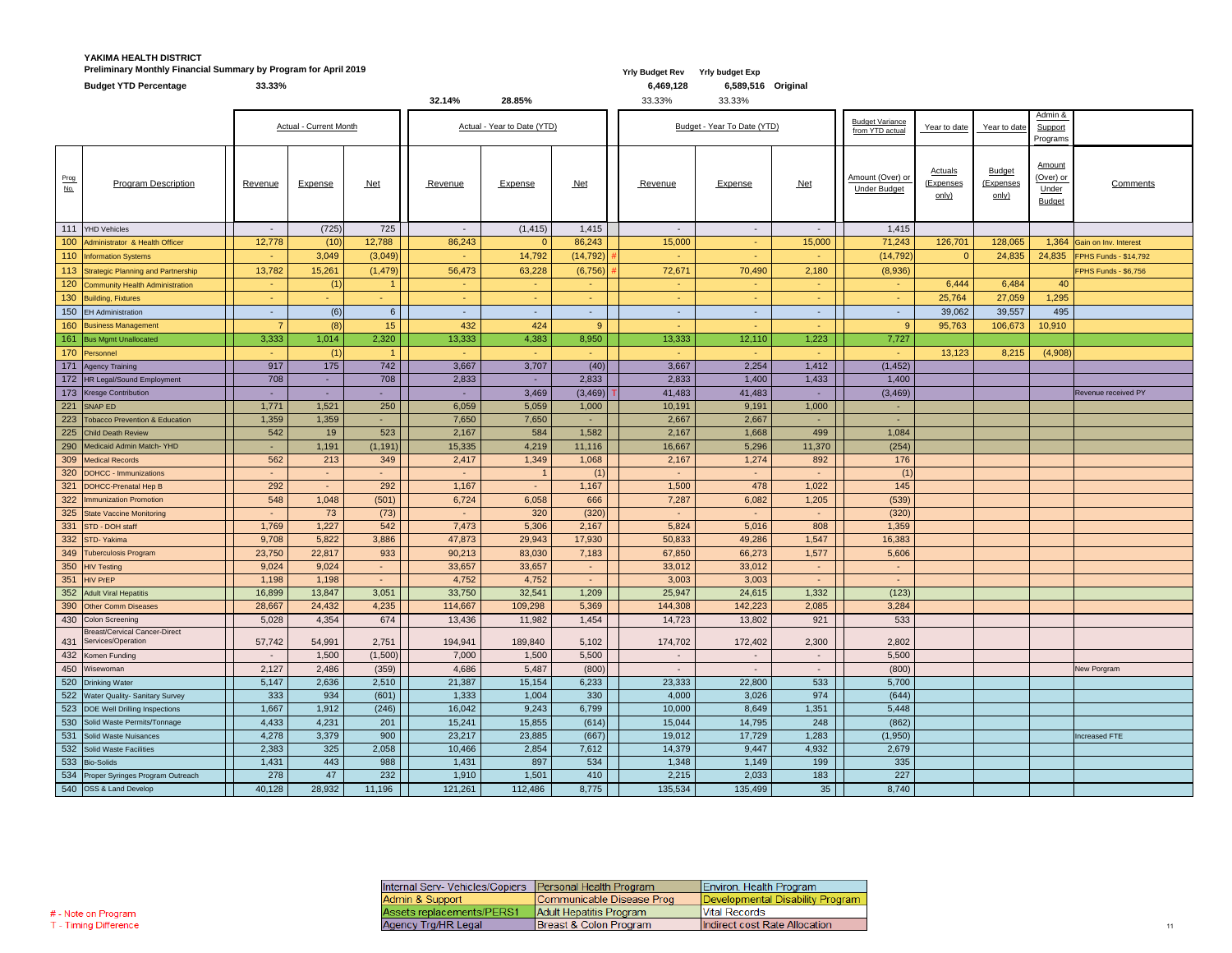### **YAKIMA HEALTH DISTRICT Preliminary Monthly Financial Summary by Program for April 2019** *Yrly Budget Rev**Yrly Budget Rev**Yrly budget Exp*

|             | <b>Budget YTD Percentage</b>           | 33.33%         |                               |            | 32.14%                      | 28.85%         |               | 6,469,128<br>33.33% | 6,589,516 Original<br>33.33% |            |                                         |                                      |                                     |                                               |                                |
|-------------|----------------------------------------|----------------|-------------------------------|------------|-----------------------------|----------------|---------------|---------------------|------------------------------|------------|-----------------------------------------|--------------------------------------|-------------------------------------|-----------------------------------------------|--------------------------------|
|             |                                        |                | <b>Actual - Current Month</b> |            | Actual - Year to Date (YTD) |                |               |                     | Budget - Year To Date (YTD)  |            |                                         | Year to date                         | Year to date                        | Admin &<br>Support<br>Programs                |                                |
| Prog<br>No. | <b>Program Description</b>             | <b>Revenue</b> | <b>Expense</b>                | <b>Net</b> | Revenue                     | <b>Expense</b> | <b>Net</b>    | Revenue             | Expense                      | <b>Net</b> | Amount (Over) or<br><b>Under Budget</b> | <b>Actuals</b><br>(Expenses<br>only) | <b>Budget</b><br>(Expenses<br>only) | Amount<br>(Over) or<br>Under<br><b>Budget</b> | Comments                       |
|             | 550 Vector                             | 1,417          | 726                           | 690        | 5,667                       | 2,325          | 3,341         | 5,667               | 5,549                        | 117        | 3,224                                   |                                      |                                     |                                               | FPHS Funds - \$2,325           |
|             | 560 Food Inspections                   | 49,875         | 31,510                        | 18,365     | 158,545                     | 155,263        | 3,282         | 145,000             | 144,847                      | 153        | 3,129                                   |                                      |                                     |                                               |                                |
|             | 561   Food Education                   | 2,722          | 4,438                         | (1,716)    | 7,810                       | 18,510         | $(10, 700)$ T | 22,833              | 22,633                       | 201        | (10, 901)                               |                                      |                                     |                                               | <b>Qrtrly On-Line Payments</b> |
|             | 562 School Food Program                | 708            | 429                           | 280        | 3,246                       | 1,502          | 1,745         | 8,250               | 8,185                        | 65         | 1,680                                   |                                      |                                     |                                               |                                |
|             | 563 Itinerant Food Program             | 6,848          | 1,784                         | 5,063      | 13,358                      | 5,181          | 8,176         | 15,000              | 14,858                       | 142        | 8,034                                   |                                      |                                     |                                               |                                |
|             | 580 Water Recreation & Camps           | 12,818         | 8,708                         | 4,110      | 43,585                      | 24,342         | 19,244        | 19,000              | 18,841                       | 159        | 19,085                                  |                                      |                                     |                                               | Sesonal Invoicing              |
|             | 680 Developmental Disability           | 185,997        | 191,961                       | (5,964)    | 714,976                     | 728,404        | $(13, 428)$ # | 811,004             | 814,975                      | (3,971)    | (9, 457)                                |                                      |                                     |                                               | Increased FTE                  |
|             | 681 Developmental Disability - Info/Ed | 3,287          | 3,287                         | $\sim$     | 18,598                      | 18,598         | $\sim$        | 44,409              | 44,409                       | $\sim 10$  | $\sim$                                  |                                      |                                     |                                               |                                |
|             | 710 Vital Records                      | 18,480         | 17,338                        | 1,142      | 71,570                      | 73,113         | (1,543)       | 70,133              | 67,457                       | 2,676      | (4,219)                                 |                                      |                                     |                                               | Increased FTE                  |
|             | 790 Epidemiology                       | 1,667          | 170                           | 1,496      | 6,667                       | 2,045          | 4,622         | 6,667               | 5,802                        | 865        | 3,757                                   |                                      |                                     |                                               |                                |
|             | 791 Lead Case Mgmnt                    | 1,000          | 93                            | 907        | 1,500                       | 1,528          | (28)          | 5,833               | 5,081                        | 753        | (780)                                   |                                      |                                     |                                               |                                |
|             | 794 PHEPR-Bio Terrorism                | 18,218         | 18,010                        | 208        | 61,007                      | 60,174         | 833           | 62,215              | 61,382                       | 833        | (0)                                     |                                      |                                     |                                               |                                |
|             | 811 Assessment                         | 917            | $\sim$                        | 917        | 3,667                       | $\sim$         | 3,667         | 3,667               | 3,333                        | 333        | 3,333                                   |                                      |                                     |                                               |                                |
|             | 888   Indirect Cost Rate Allocation    | $\sim 10$      | (112)                         | 112        | $\sim 10$                   | 587            | (587)         | $\sim$              | $\sim$                       | $\sim$     | (587)                                   |                                      |                                     |                                               |                                |
|             | 900 Enhanced Program                   | $\sim$         | 2,827                         | (2,827)    | $\sim$                      | 6,024          | (6,024)       |                     | 100,000                      | (100,000)  | 93,976                                  |                                      |                                     |                                               |                                |
|             | <b>GRAND TOTAL</b>                     | 556,539        | 489,878                       | 66,661     | 2,079,431                   | 1,901,634      | 177,797       | 2,156,376           | 2,196,505                    | (40, 129)  | 217,926                                 |                                      |                                     |                                               |                                |

#### **TOTALS BY DEPARTMENT**

| Personal Health Program                 | 3,671   | 4,089   | (418)   | 31,211                   | 17,513    | 13,698    | 31,691    | 18,822    | 12,869    | 829      |
|-----------------------------------------|---------|---------|---------|--------------------------|-----------|-----------|-----------|-----------|-----------|----------|
| Breast & Colon Program                  | 64,897  | 63,331  | 1,566   | 220,064                  | 208,808   | 11,256    | 189,425   | 186,204   | 3,221     | 8,035    |
| <b>Adult Hepatitis Program</b>          | 16,899  | 13,847  | 3,051   | 33,750                   | 32,541    | 1,209     | 25,947    | 24,615    | 1,332     | (123)    |
| <b>Communicable Disease Prog</b>        | 79,100  | 66,116  | 12,984  | 320,776                  | 277,286   | 43,490    | 331,950   | 320,864   | 11,086    | 32,404   |
| Environ. Health Program                 | 152,684 | 108,439 | 44,245  | 505,506                  | 450,174   | 55,333    | 502,829   | 491,421   | 11,409    | 43,924   |
| <b>Developmental Disability Program</b> | 189,284 | 195,249 | (5,964) | 733,574                  | 747,002   | (13, 428) | 855,413   | 859,384   | (3,971)   | (9, 457) |
| Admin & Support                         | 26,567  | 18,291  | 8,276   | 143,147                  | 78,444    | 64,703    | 87,671    | 70,490    | 17,180    | 47,523   |
| <b>Internal Serv- Vehicles/Copiers</b>  |         | (725)   | 725     |                          | (1, 415)  | 1,415     |           |           |           | 1,415    |
| <b>Indirect cost Rate Allocation</b>    |         | (112)   | 112     |                          | 587       | (587)     |           |           |           | (587)    |
| Vital Records                           | 18,480  | 17,338  | 1,142   | 71,570                   | 73,113    | (1, 543)  | 70,133    | 67,457    | 2,676     | (4,219)  |
| <b>Bus Mgmt Unallocated</b>             | 3,333   | 1,014   | 2,320   | 13,333                   | 4,383     | 8,950     | 13,333    | 12,110    | 1,223     | 7,727    |
| Agency Trg/HR Legal                     | 1,625   | 175     | 1,450   | 6,500                    | 7,176     | (676)     | 47,983    | 45,138    | 2,846     | (3,521)  |
| <b>Enhanced Program</b>                 |         | 2,827   | (2,827) | $\overline{\phantom{a}}$ | 6,024     | (6,024)   |           | 100,000   | (100,000) | 93,976   |
|                                         | 556,539 | 489,878 | 66,661  | 2,079,431                | 1,901,634 | 177,797   | 2,156,376 | 2,196,505 | (40, 129) | 217,926  |

| Internal Serv- Vehicles/Copiers   Personal Health Program |                           | Environ. Health Program          |
|-----------------------------------------------------------|---------------------------|----------------------------------|
| Admin & Support                                           | Communicable Disease Prog | Developmental Disability Program |
| Assets replacements/PERS1                                 | Adult Hepatitis Program   | <b>Vital Records</b>             |
| Agency Trg/HR Legal                                       | Breast & Colon Program    | Indirect cost Rate Allocation    |